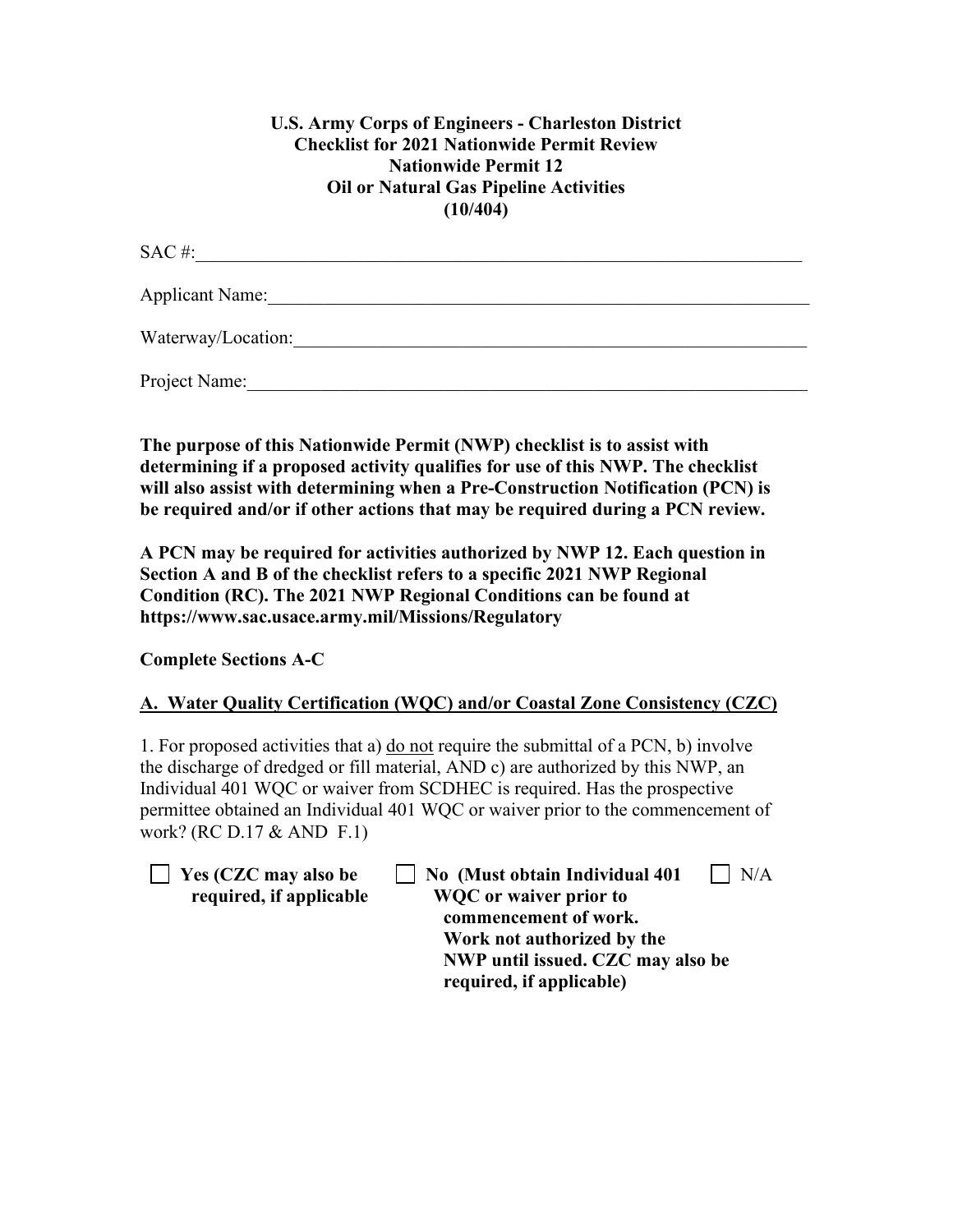2. For proposed activities that a) do not require the submittal of a PCN AND b) are located in the Coastal Plain of South Carolina, an Individual CZC determination or presumed concurrence is required from SCDHEC. Has the prospective permittee obtained an Individual CZC determination or presumed concurrence prior to the commencement of work? (RC D.17 & AND F.2)

| Yes (WQC may also be<br>required, if applicable)                                                                                                                                                                                                                                                                                           | No (Must obtain Individual CZC<br>N/A<br>determination or presumed<br>concurrence prior to<br>commencement of work.<br>Work not authorized by the<br>NWP until issued. WQC may be<br>required, if applicable) |  |  |
|--------------------------------------------------------------------------------------------------------------------------------------------------------------------------------------------------------------------------------------------------------------------------------------------------------------------------------------------|---------------------------------------------------------------------------------------------------------------------------------------------------------------------------------------------------------------|--|--|
| 3. For proposed activities that a) require the submittal of a PCN AND b) involve the<br>discharge of dredged or fill material, an Individual 401 WQC or waiver from<br>SCDHEC is required. Has the prospective permittee obtained an Individual 401<br>WQC or waiver? (RC D.17 & AND F.1)                                                  |                                                                                                                                                                                                               |  |  |
| Yes (CZC may also be<br>required, if applicable.                                                                                                                                                                                                                                                                                           | N/A<br>No (Must obtain Individual 401<br><b>WQC</b> or waiver prior to<br>Corps verification of NWP.<br>CZC may be required, if applicable)                                                                   |  |  |
| 4. For proposed activities that a) require the submittal of a PCN AND b) are located<br>in the Coastal Plain of South Carolina, an Individual CZC determination or presumed<br>concurrence is required from SCDHEC. Has the prospective permittee obtained an<br>Individual CZC determination or presumed concurrence? (RC D.17 & AND F.2) |                                                                                                                                                                                                               |  |  |
| Yes (If WQC was issued or $\Box$ No (If WQC was issued or waived, $\Box$ N/A<br>if required Corps can issue<br>waived if required Corns                                                                                                                                                                                                    |                                                                                                                                                                                                               |  |  |

waived, if required, Corps if required, Corps can issue<br>can verify NWP) **provisional verification**. The provisional verification. The  **Individual CZC determination or presumed concurrence is required prior to commencement of work**)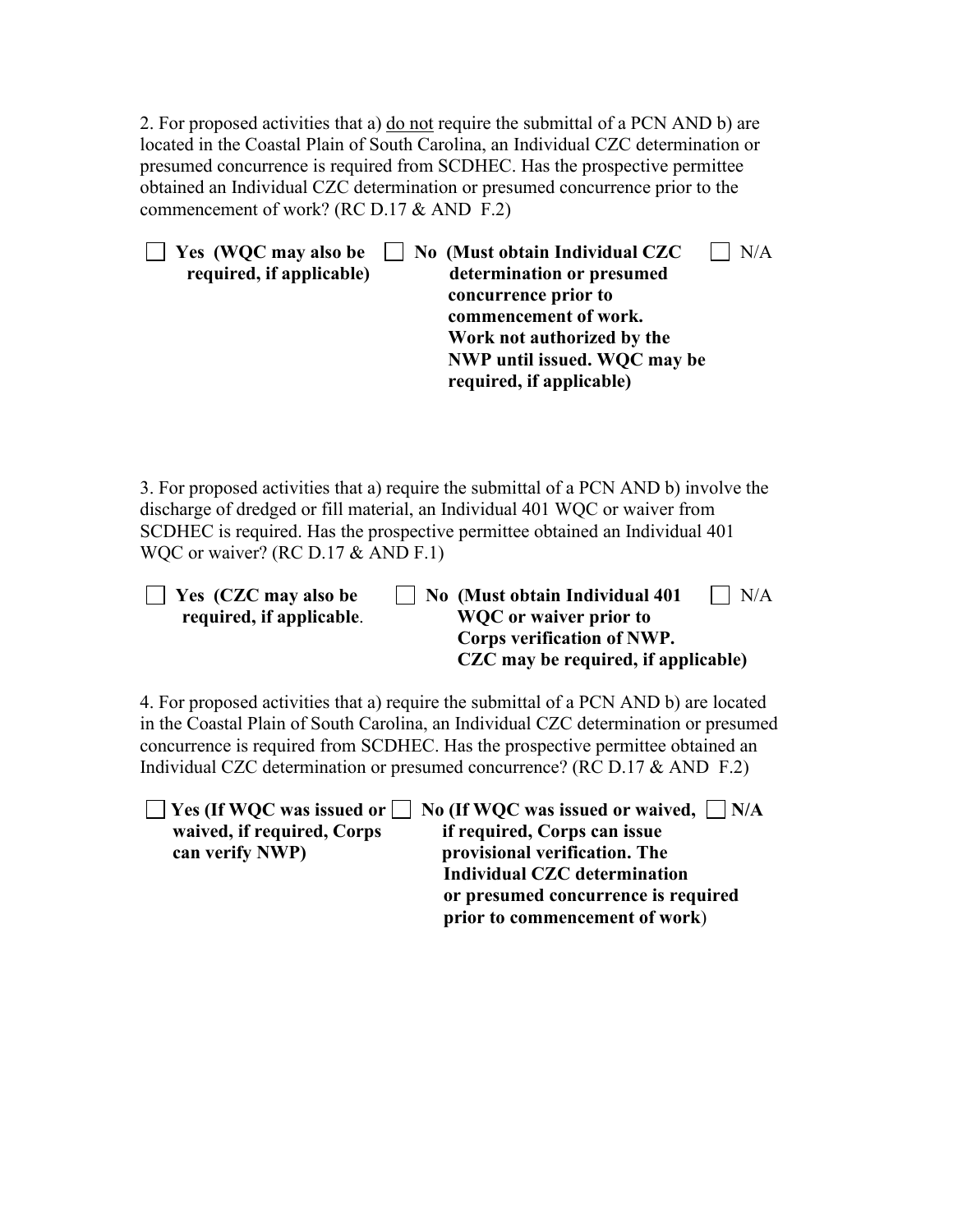5. For proposed activities that are located within the Critical Area of the Coastal Zone, a Critical Area Permit (CAP), which also serves as the CZC, from SCDHEC is required. Has the prospective permittee obtained a CAP? (RC D.17  $\&$  AND F.3)

**T** Yes (If WOC was issued **No** (If WOC was issued or waived, if  $\Box$  N/A **or waived, if required, Corps required, Corps can issue a provisional can verify NWP) verification. CZC presumed concurrence or CAP is required prior to commencement of work).**

#### **B. Regional Conditions:**

1. Does the prospective permittee understand that use of the nationwide permits does not preclude requirements to obtain all other applicable Federal, State, county, and local government authorizations? (RC C.1)

Yes

2. Would the proposed activity occur in areas known or suspected to have sediment contamination? (RC C.2)

**T** Yes (Activity cannot **No be authorized by a NWP)** 

3. Would the proposed activity, both temporary and permanent, be located in a FEMA designated floodway? (RC C.3)

 $\Box$  **Yes** (PCN required)  $\Box$  No

4. Would the proposed activity be located in or adjacent to an authorized USACE Civil Works project, including Federal Navigation projects, as listed below? (RC C.4)

a. **USACE Civil Works projects:** Buck Creek in Horry County, Eagle Creek in Dorchester County, Kingstree Branch in Williamsburg County, Sawmill Branch in Berkeley and Dorchester Counties, Scotts Creek in Newberry County, Socastee Creek in Horry County and Turkey Creek in Sumter County, Wilson Branch in Chesterfield County, Edisto River in Orangeburg and Dorchester Counties, North Edisto River in Aitken and Orangeburg Counties, Folly Beach in Charleston County, Hunting Island Beach, waste water treatment plant and water line in Beaufort County, Myrtle Beach in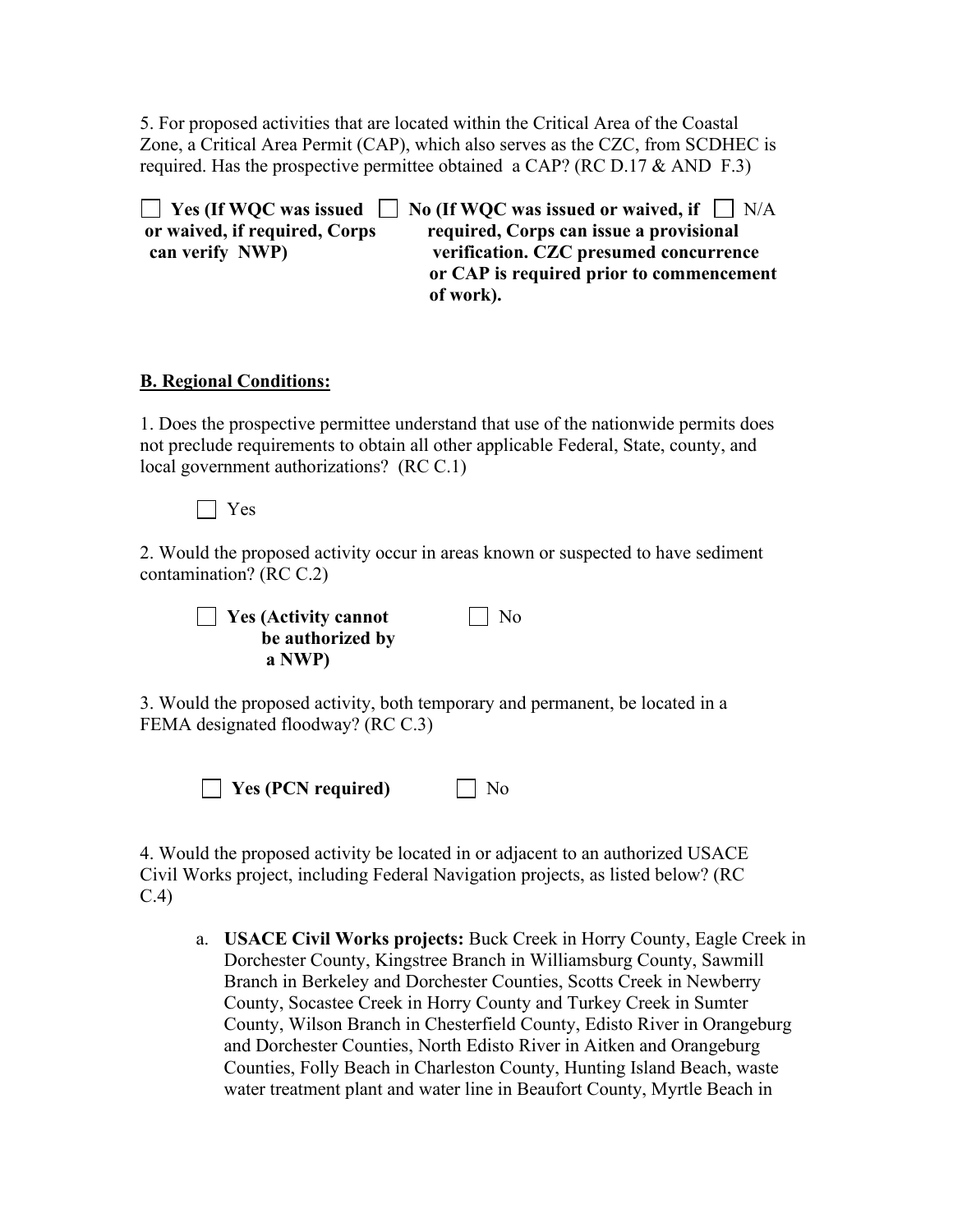Georgetown and Horry County, Pawleys Island Beach in Georgetown County, Edisto Island Beach in Charleston County, Crab Bank in Charleston County, Morris Island Lighthouse in Charleston County, Miller Corner Disposal area Phragmites Control in Georgetown County, Cape Marsh Management area (Santee Coastal Reserve) in Charleston County, Murphy Island in Charleston County, Pocotaligo River and Swamp in Clarendon and Sumter Counties, Pinopolis Dam in Berkeley County, Battery Pringle in Charleston County, Castle Pinckney in Charleston County, Pompion Hill Chapel along the Cooper River in Berkeley County, Drayton Hall in Charleston County, Indian Bluff in Orangeburg County, Singleton Swash at Shore Drive in Horry County, Turkey Creek Bridge at Pineview Drive in Lancaster, Big Dutchman Creek Bridge at West Oak Drive in Rock Hill, SC, Calabash Branch Bridge at Tom Joye Road in Clover, Blue Branch Bridge at Fortanberry Road in Gaffney, Glenn Creek Bridge at Sulphur Springs Road in Spartanburg County, Cow Castle Creek (Bowman) in Orangeburg County, Cowpen Swamp at Simpson Creek in Horry County, Crabtree Swamp in Horry County, Saluda River (North, South, and Middle Fork) in Greenville County, Shot Pouch Creek in Sumter County, Simpson Creek in Horry County, and Todd Swamp in Horry County.



b. **Defined Federal Navigation projects:** Ashley River (0.5 miles east of Hwy 7 bridge downstream to the Atlantic Intracoastal Waterway (AIWW)), Atlantic Intracoastal Waterway ((AIWW) GA/SC line to SC/NC line), Brookgreen Garden Canal, Calabash Creek, Charleston Harbor (including the Cooper River, Town Creek, Shem Creek to Coleman Blvd and Mount Pleasant Channel), Folly River, Georgetown Harbor (Winyah Bay, Sampit River and Bypass Channel), Jeremy Creek, Little River Inlet, Murrells Inlet (Main Creek), Port Royal Harbor, Shipyard River, Savannah River (Below Augusta) and Town Creek McClellanville (i.e., Five Fathoms Creek, AIWW to Bulls Bay).

**No** Yes (PCN required) Mo

c. **Undefined Federal Navigation projects**: Adams Creek, Archers Creek (From intersection with Beaufort River for 2 miles), Edisto River (River mile 0.00 to 175.0), Great Pee Dee River (Waccamaw River via Bull Creek then to Smith Mills, then to Cheraw), Lynches River/Clark Creek (Clark Creek to Lynches River, River Mile 0.0 to 56.0), Mingo Creek (to Hemmingway Bridge), Salkehatchie River (5 miles above Toby's Bluff to Hickory Hill, River mile 20.4 to 62.3), Santee River (Closed to navigation at mile 87 (Santee Dam)), Waccamaw River (river mile 0.0 to 90 (state line)), Wateree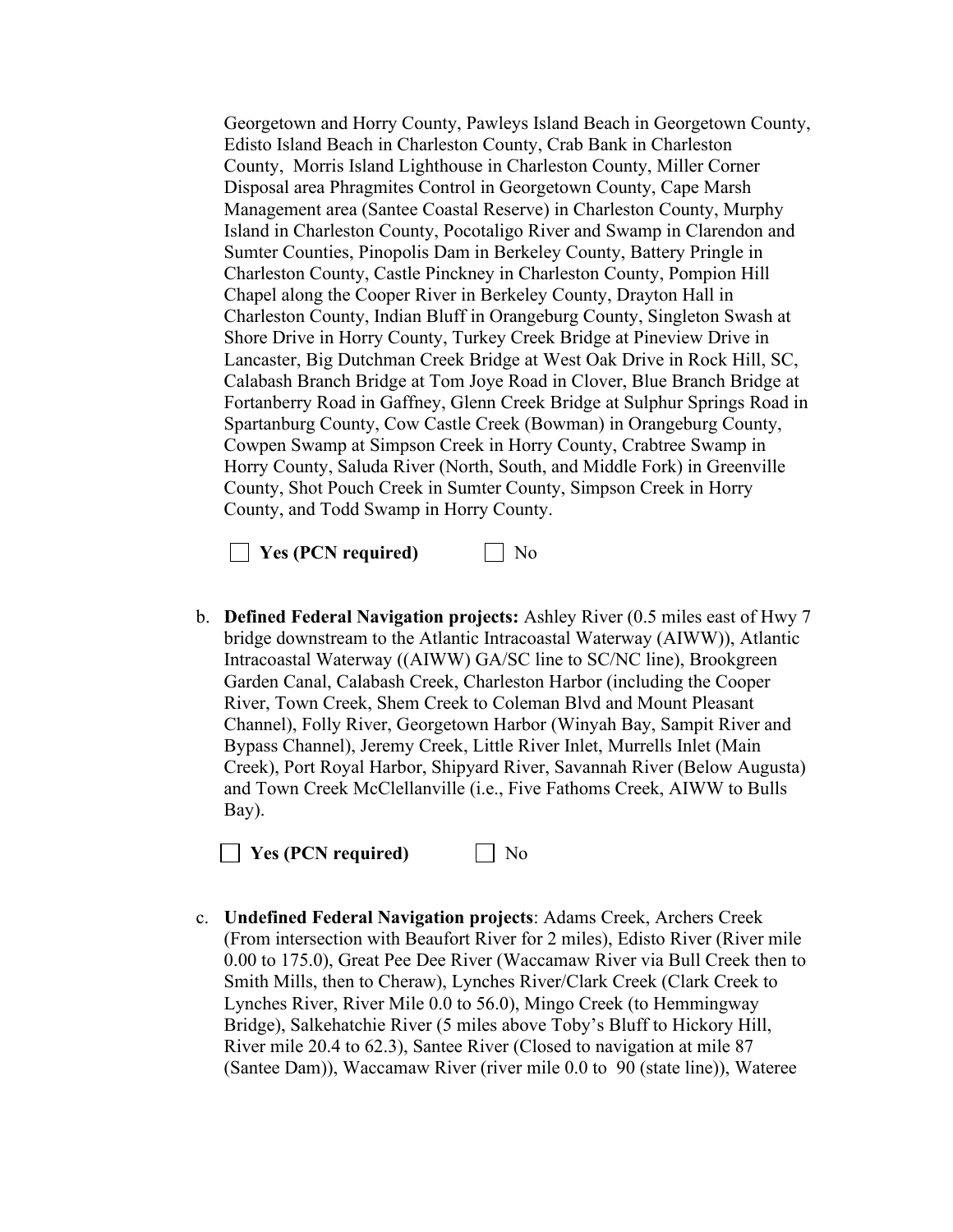River (Mouth to Camden), and Village Creek (Morgan River to Porpoise Fish Co., 2.2 miles).

|  | $\Box$ Yes (PCN required) | $\Box$ No |
|--|---------------------------|-----------|
|--|---------------------------|-----------|

5. If the proposed activity would be located in or adjacent to an authorized Federal Navigation project, as referenced in Regional Condition C.4.b, does the project drawings include the following information: (1) State Plane Coordinates (NAD 1983) for a minimum of two corners of each structure or fill where it is closest to the Federal channel; (2) the distance from watermost edge of the proposed structure or fill to the nearest edge of the Federal channel; AND (3) Mean Low Water line and the Mean High Water line. (RC C.5)

| $\big $ N/A | $\vert$ Yes (PCN required) | $\vert$ No (Revise the drawings to |
|-------------|----------------------------|------------------------------------|
|             |                            | include this                       |
|             |                            | information).                      |

6. For all NWPs requiring a PCN AND when the activity involves the discharge of dredged or fill material into waters of the U.S. associated with mechanized land clearing that results in the permanent conversion of forested or scrub-shrub wetlands to herbaceous wetlands, does the PCN include the following information: (1) a written description and/or drawings of the proposed conversion activity and (2) acreage of the permanent conversion? (RC C.6

| $\Box$ Yes | $\vert$ $\vert$ No (The PCN should be | $\Box$ N/A |
|------------|---------------------------------------|------------|
|            | revised to include this               |            |
|            | information)                          |            |

7. Does the activity comply with all of the NWP General Conditions?

#### Yes **No (Activity does not qualify for use of a NWP)**

8. For NWPs 3, 11, 12, 13, 14, 15, 20, 22, 33, 57, 58 and 59, does the proposed activity include temporary structures, fills and/or work, including the use of temporary mats? (RC D.3)

 $\bigcap$  Yes  $\bigcap$  No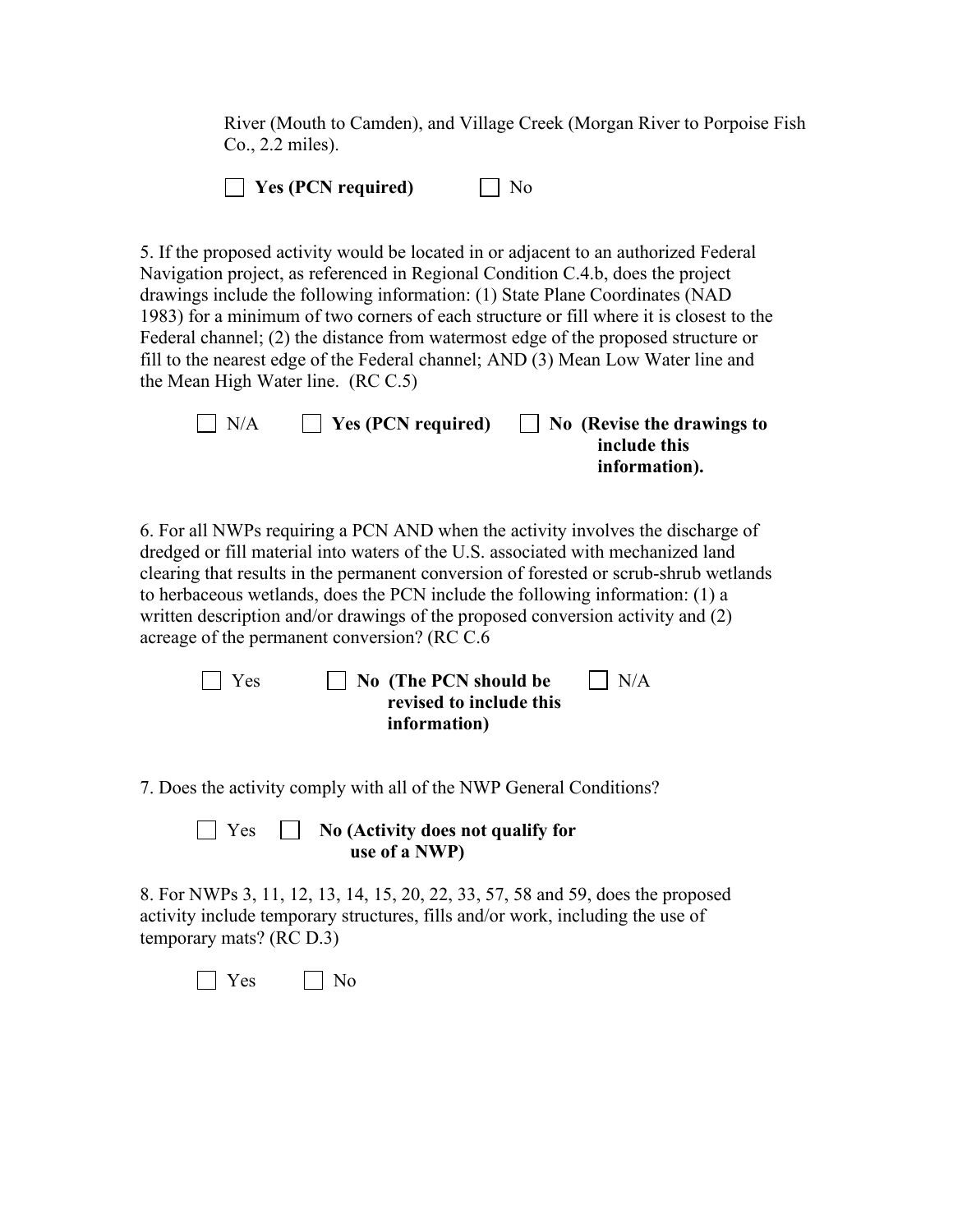9. For NWPs 3, 11, 12, 13, 14, 15, 20, 22, 33, 57, 58 and 59, if the proposed activity includes temporary structures, fills and/or work, including the use of temporary mats, would the temporary activities exceed a period of 180 days? (RC D.3)

| $\Box$ Yes (Additional Corps | $\vert$   No | $\Box$ N/A |
|------------------------------|--------------|------------|
| approval is required)        |              |            |

10. For NWPs 12, 57 and 58, does the proposed activity include the temporary sidecast of material AND would the sidecast material exceed a period of 180 days? (RC D.3)

| $\Box$ Yes (Activity does not qualify for use | $\vert$   No | $\bigcap$ N/A |
|-----------------------------------------------|--------------|---------------|
| of the NWP)                                   |              |               |

11. For NWPs 3, 11, 12, 13, 14, 15, 20, 22, 33, 57, 58 and 59, if the proposed activity includes temporary structures, fills and/or work, including the use of temporary mats, would the temporary structures, fills and/or work, including temporary mats, be removed as soon as the work is complete AND the disturbed areas be restored to preconstruction contours and conditions? (RC D.3)

## Yes **No (Activity does not qualify for use of the NWP)**

12. For NWPs 3, 11, 12, 13, 14, 15, 20, 22, 33, 57, 58 and 59, does the proposed activity involve the use of temporary mats, including timber mats, metal, synthetic and/or artificial mats, or other materials that may serve the purpose of mats? (RC D.3)

No No

13. For NWPs 3, 11, 12, 13, 14, 15, 20, 22, 33, 57, 58 and 59 that require PCNs AND involve temporary structures, fills and/or work, including the use of temporary mats, does the PCN include the following information: (1) a written description and/or drawings of the proposed temporary activities that will be used during project construction; (2) the timeframe that the proposed temporary activities will be in place; and (3) specifications of how pre-construction contours will be re-established and verified after construction? (RC D.4)

 $\Box$  Yes  $\Box$  No (PCN should be revised  $\Box$  N/A **to include this information)**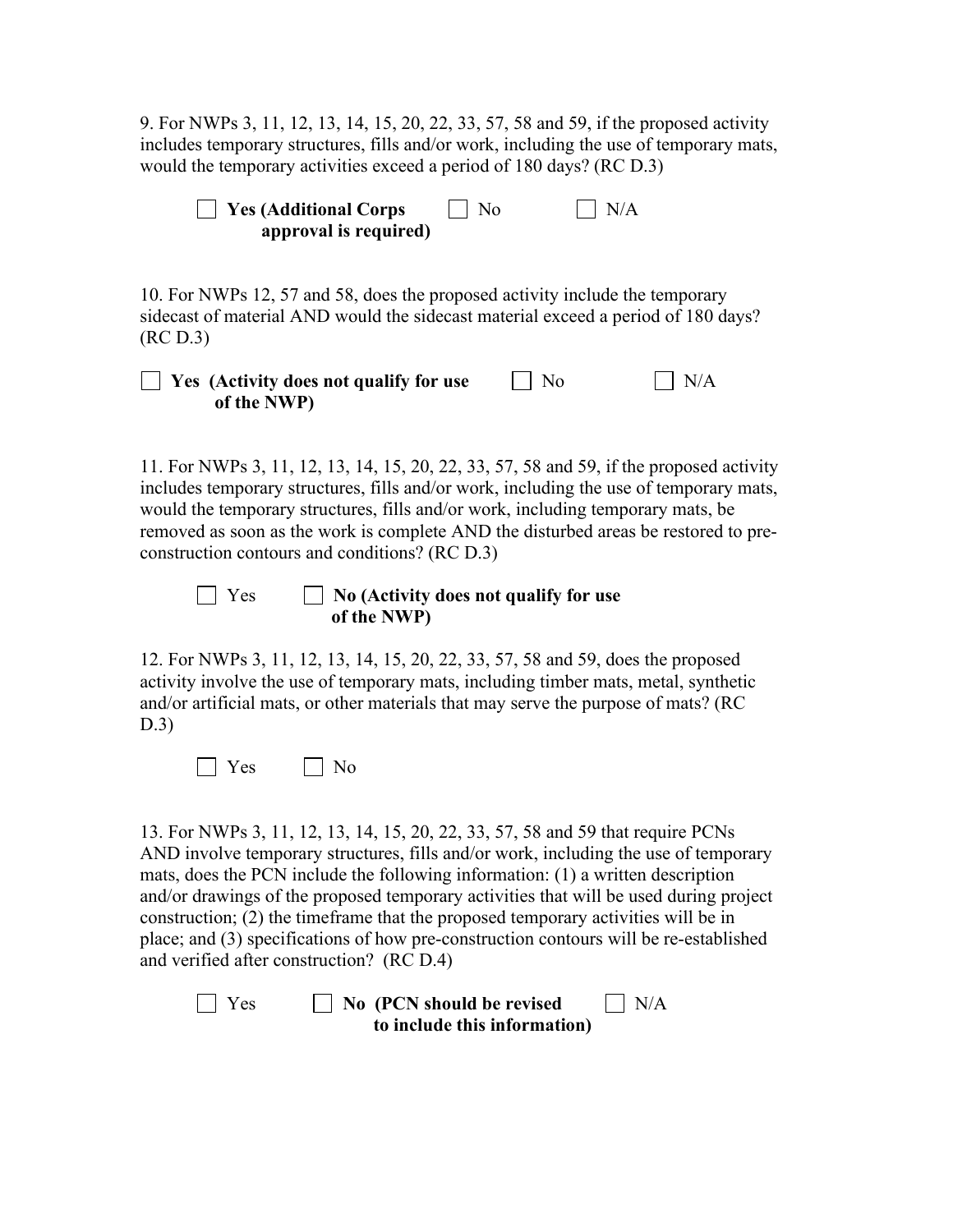| 14. For NWPs 12, 57 and 58, does the proposed activity involve the discharge of dredged<br>or fill material into waters of the U.S. associated with mechanized land clearing that<br>results in the permanent conversion of forested or scrub-shrub wetlands to herbaceous<br>wetlands for a maintained right-of-way? (RC D.18)                                                                                                                             |  |  |  |
|-------------------------------------------------------------------------------------------------------------------------------------------------------------------------------------------------------------------------------------------------------------------------------------------------------------------------------------------------------------------------------------------------------------------------------------------------------------|--|--|--|
| Yes (A PCN is required)<br>N <sub>o</sub>                                                                                                                                                                                                                                                                                                                                                                                                                   |  |  |  |
| 15. For NWPs 7, 12, 14, 16, 17, 21, 29, 31, 35, 39, 40, 42, 43, 44, 49, 50, 51, 52, 57 and<br>58, that would be located in the ACE Basin National Estuarine Research Reserve or the<br>North Inlet Winyah Bay National Estuarine Research Reserve AND involve the<br>discharge of dredged fill material, would the proposed activity occur within, or directly<br>affecting, critical resource waters, including wetlands adjacent to such waters? (RC D.5) |  |  |  |
| Yes (The discharge is not authorized<br>N/A<br>No<br>and the NWP cannot be used)                                                                                                                                                                                                                                                                                                                                                                            |  |  |  |
| 16. For NWPs 12, 57 and 58 activities that involve horizontal directional drilling<br>beneath navigable waters of the United States (i.e. section 10 waters), does the PCN<br>include a proposed remediation plan (i.e. frac-out plan)? (RC D.7)                                                                                                                                                                                                            |  |  |  |
| No (The PCN should include<br>N/A<br>Yes<br>a remediation plan. If one<br>is not included one will be<br>requested)                                                                                                                                                                                                                                                                                                                                         |  |  |  |
| 17. For NWPs 12, 14, 29, 39, 46, 51, 52, 57 and 58 activities that involve crossings,<br>are the culverts adequately sized to maintain flow? (RC D.8)                                                                                                                                                                                                                                                                                                       |  |  |  |
| No (The culverts should be<br>$\Box$ Yes<br>N/A<br>adequately sized)                                                                                                                                                                                                                                                                                                                                                                                        |  |  |  |
| 18. For NWPs 12, 14, 29, 39, 51, 52, 57 and 58 activities that involve crossings<br>AND submittal of a PCN, does the PCN include the minimum size and number of<br>the proposed culverts/pipes? (RC D.8)                                                                                                                                                                                                                                                    |  |  |  |
| No (The PCN should include this<br>N/A<br>Yes<br>Information. If not included,<br>the information may be requested)                                                                                                                                                                                                                                                                                                                                         |  |  |  |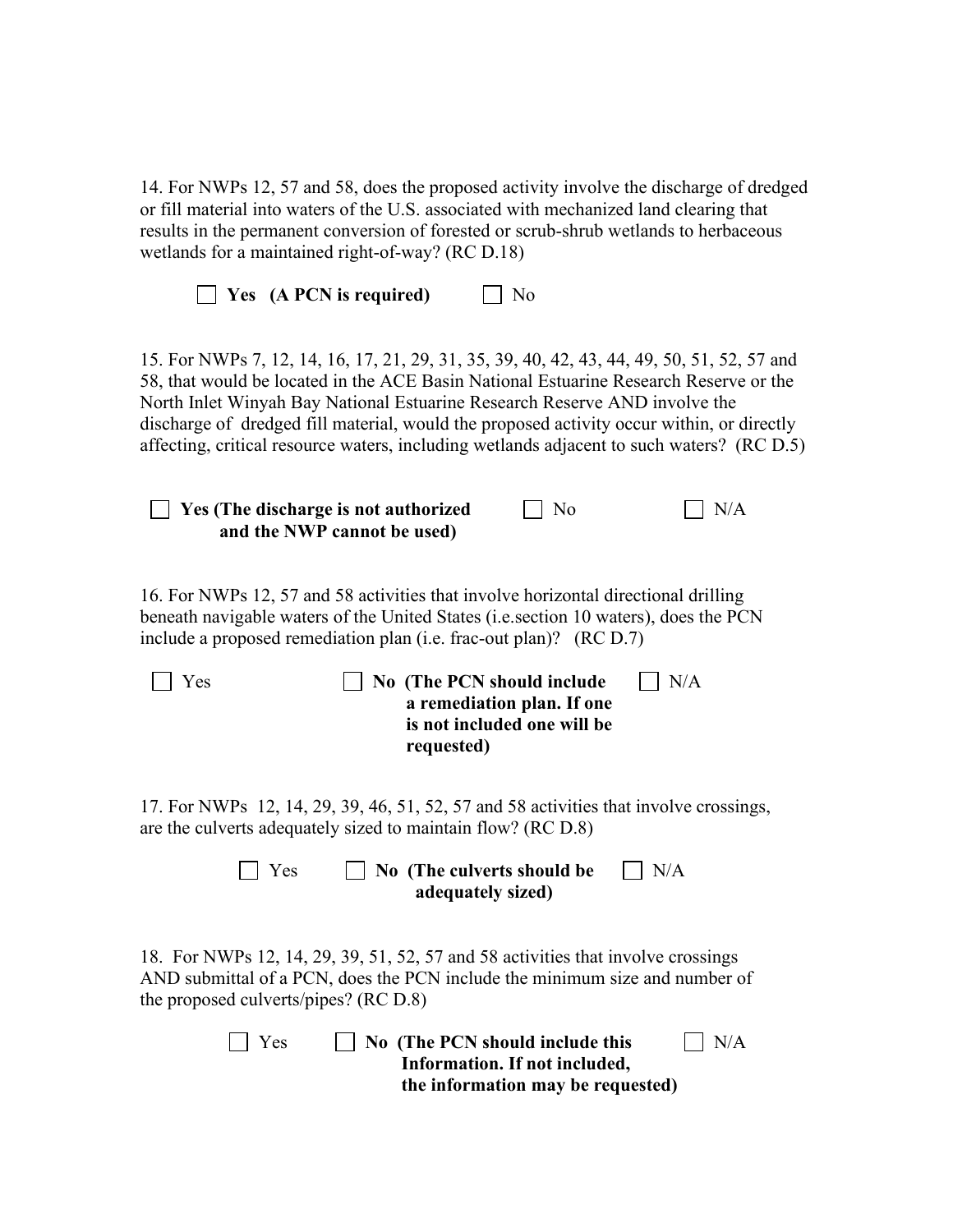Note 1: For below questions #19-21, as stated in the January 13, 2021, issue of the Federal Register (86 FR 2744), stream bed is defined as "The substrate of the stream channel between the ordinary high water marks. The substrate may be bedrock or inorganic particles that range in size from clay to boulders. Wetlands contiguous to the stream bed, but outside of the ordinary high water mark, are not considered part of the stream bed."

Note 2: For below questions #19-21, the impacts to a stream bed should be calculated in acreage. As stated in the Preamble of the January 13, 2021, issue of the Federal Register (86 FR 2744) on page 2765, "Stream bed width should be measured from ordinary high water mark to ordinary high water mark, perpendicular to the longitudinal direction of the stream channel. That is consistent with the definition of 'stream bed' in Section F. of the NWPs".

Note 3: For below questions #19-21, the term "stream bed" also includes features determined to be a "tributary" or "relatively permanent water."

19. For NWPs 12, 14, 18, 43, 51, 57 and 58, would the activity cause the loss of greater than 0.005 acre of stream bed? (RC D.9)

 $\Box$  **Yes (A PCN is required)**  $\Box$  No  $\Box$  N/A

20. For NWPs 12, 14, 18, 21, 29, 39, 40, 42, 43, 44, 50, 51, 52, 57, 58 and 59 would the activity cause the loss of greater than 0.005 acre of stream bed? (RC D.10)

| $\vert$ Yes (Compensatory     | $\vert$   No | $\vert$ $\vert$ N/A |
|-------------------------------|--------------|---------------------|
| <b>Mitigation will be</b>     |              |                     |
| <b>Required and the PCN</b>   |              |                     |
| should include a compensatory |              |                     |
| mitigation plan)              |              |                     |

21. For NWPs 12, 14, 18, 21, 27, 29, 39, 40, 42, 43, 44, 50, 51, 52, 57, 58 and 59, would the activity cause the loss of greater than 0.05 acre of stream bed? (RC D.11)

**Yes (The activity does not**  $\Box$  No  $\Box$  N/A **meet RC D.11 and does not qualify for use of the NWP)**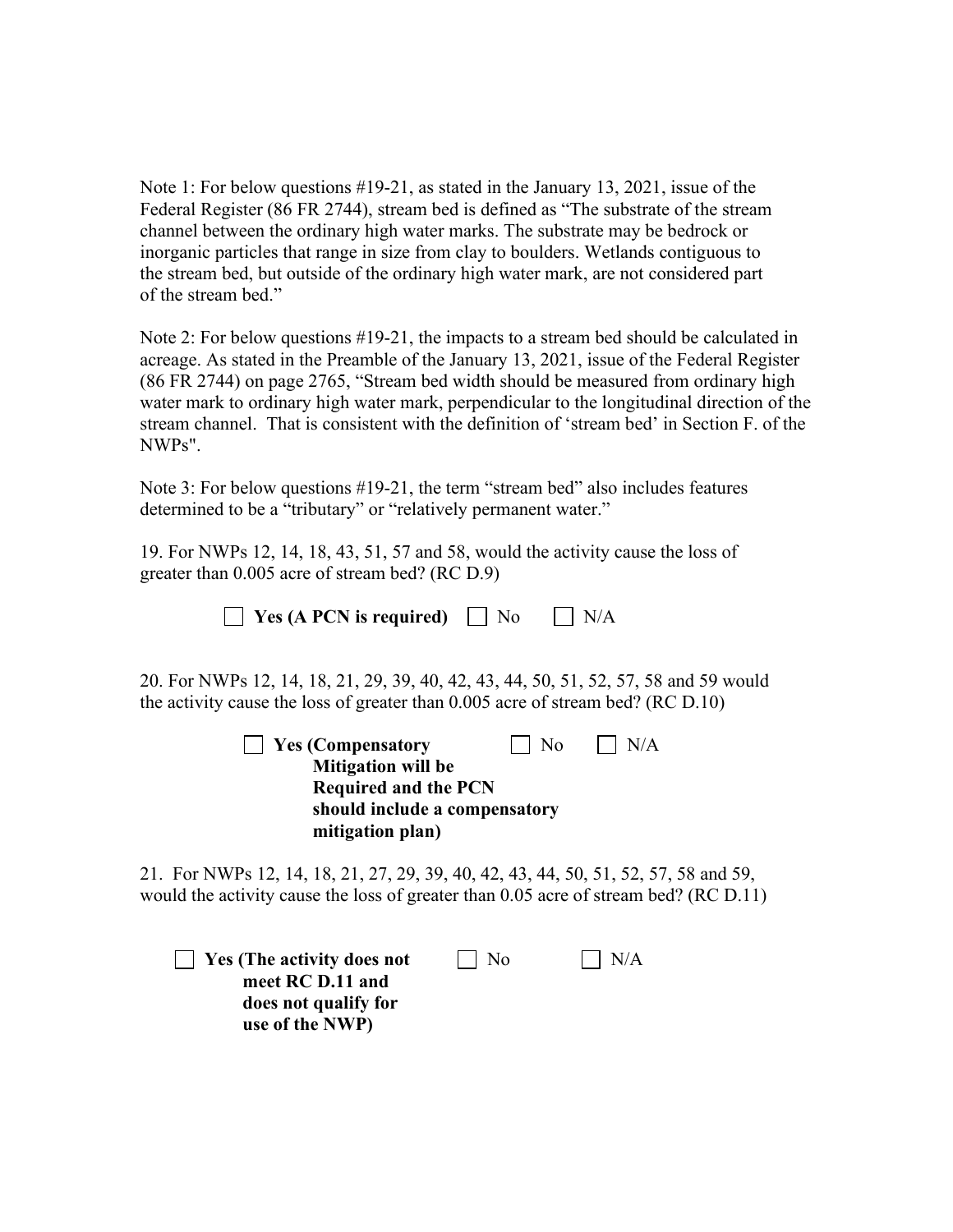#### **C. Nationwide Permit 12**

1. Does the proposed activity involve the construction, maintenance, repair, and removal of oil and natural gas pipelines and associated facilities in waters of the United States AND would result in a loss of no greater than ½-acre of waters of the United States for each single and complete project?

| $\Box$ Yes | $\Box$ No (Activity does not qualify for |
|------------|------------------------------------------|
|            | use of NWP 12)                           |

2. Does the proposed activity involve the discharge of dredged or fill material into waters of the United States and structures or work in navigable waters for crossings of those waters associated with the construction, maintenance, or repair of oil and natural gas pipelines?

| $\vert \vert$ Yes | $\Box$ No (Activity does not qualify for |
|-------------------|------------------------------------------|
|                   | use of NWP 12)                           |

3. Would the activities result in a change in pre-construction contours of waters of the United States?



3. Does the activity meet the definition of an "oil or natural gas pipeline", which is defined as any pipe or pipeline for the transportation of any form of oil or natural gas, such as gasoline, jet fuel, diesel fuel, heating oil, petrochemical feedstocks, waxes, lubricating oils, and asphalt?

 Yes **No (Activity does not qualify for use of NWP 12)** 

4. If the activity involves trench excavation, would the material resulting from the excavation be temporarily sidecast into waters of the United States for no more than three months, provided the material is not placed in such a manner that it is dispersed by currents or other forces?

| $\Box$ Yes | $\Box$ No (See #5 below) | N/A |
|------------|--------------------------|-----|
|------------|--------------------------|-----|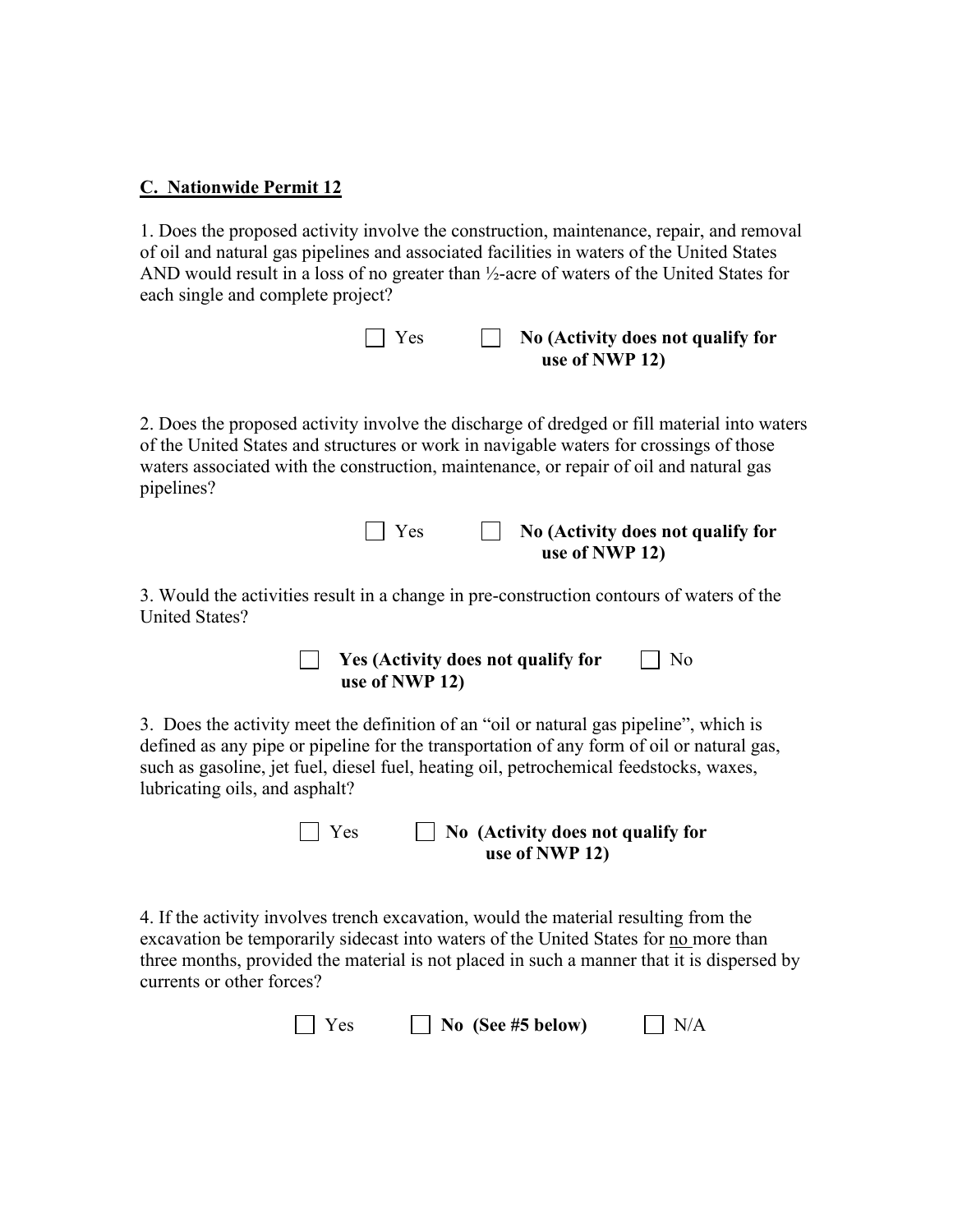5. If the activity involves trench excavation and the material would be temporarily sidecast into waters of the United States for more than three months, has the district engineer extended the period of temporary side casting for no more than a total of 180 days, where appropriate?

| $\vert$ Yes | $\Box$ No (Activity does not | N/A |
|-------------|------------------------------|-----|
|             | qualify for use of a         |     |
|             | <b>NWP 12)</b>               |     |

6. If the activity involves trench excavation in wetlands, would the top 6 to 12 inches be backfilled with topsoil from the trench?

 $\Box$  Yes  $\Box$  No  $\Box$  N/A

7. If the activity involves trench excavation, would the trench be constructed or backfilled in such a manner as to drain waters of the United States?

| $\vert$ Yes (Activity does not | $\vert$   No | $\vert$ $\vert$ N/A |
|--------------------------------|--------------|---------------------|
| qualify for use of a           |              |                     |
| <b>NWP 12)</b>                 |              |                     |

8. Will any exposed slopes and stream banks be stabilized immediately upon completion of the utility line crossing of each waterbody?

| $\vert$   Yes | $\Box$ No (Activity does not | $\overline{\rm N/A}$ |
|---------------|------------------------------|----------------------|
|               | qualify for use of a         |                      |
|               | <b>NWP 12)</b>               |                      |

9. If the proposed activity involves construction, maintenance, or expansion of substation facilities (e.g, oil or natural gas or gaseous fuel custody transfer stations, boosting stations, compression stations, metering stations, pressure regulating stations) associated with an oil or natural gas pipeline in non-tidal waters of the United States, does the activity, in combination with all other activities included in one single and complete project, result in the loss of greater than ½-acre of waters of the United States?

| <b>Yes</b> (Activity does not | $\overline{N}$ | $\big $ N/A |
|-------------------------------|----------------|-------------|
| qualify for use of NWP 12)    |                |             |

10. If the proposed activity involves construction, maintenance, or expansion of substation facilities, would the discharges associated with the substation facility occur in wetlands adjacent to non-tidal waters of the United States?

| $\Box$ Yes (Activity does not | $\Box$ No | $\Box$ N/A |
|-------------------------------|-----------|------------|
| qualify for use of NWP 12)    |           |            |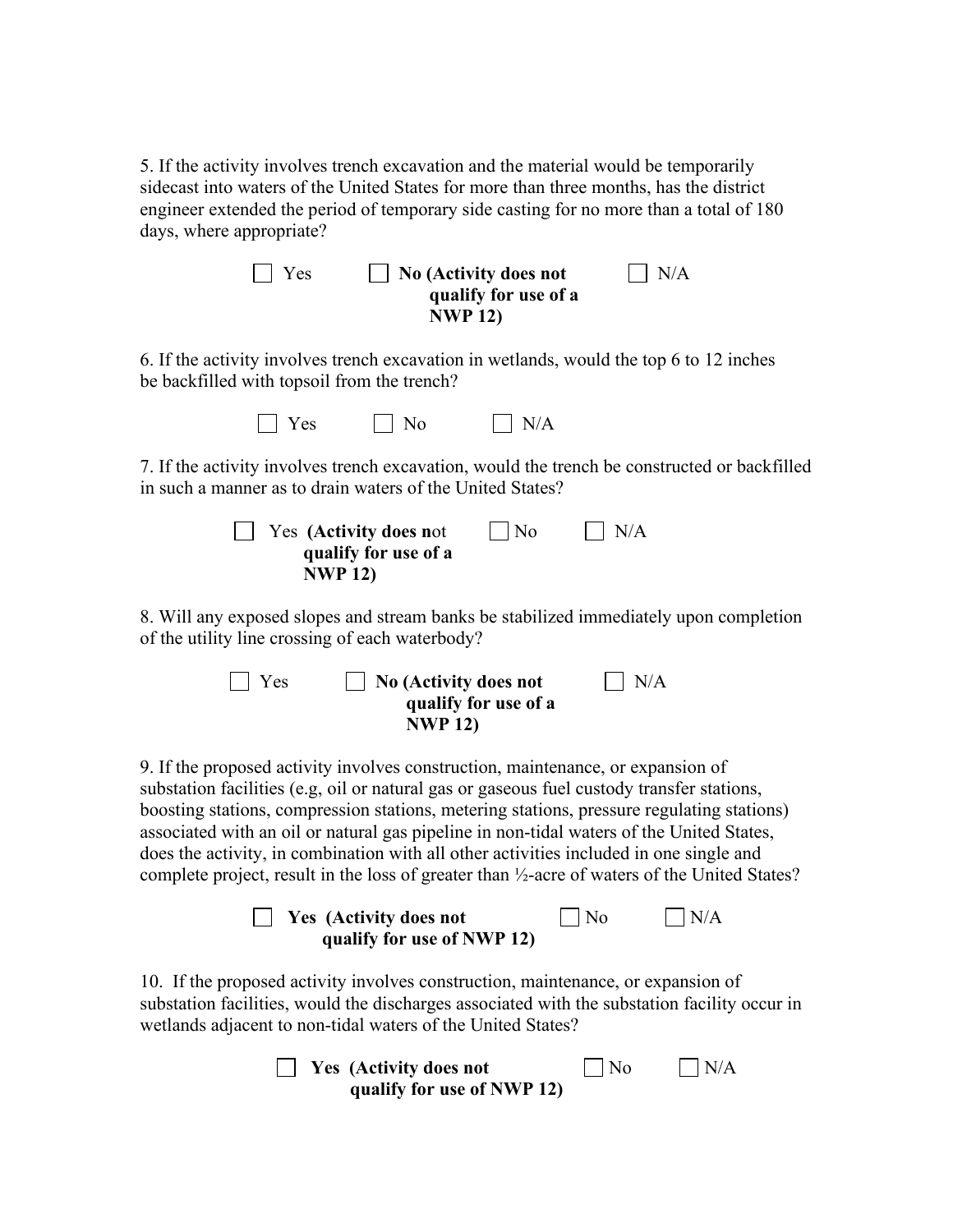11. If the proposed activity involves the construction or maintenance of foundations for above-ground oil or natural gas pipelines in wall waters of the United States, would the foundations be of the minimum size necessary?

| $\vert$ Yes | $\vert$ No (Activity does not | $\vert$ $\vert$ N/A |
|-------------|-------------------------------|---------------------|
|             | qualify for                   |                     |
|             | use of NWP 12)                |                     |

12. Does the proposed activity involve the construction of access roads for the construction or maintenance of oil and gas pipelines?

| Yes<br>No                                                                                                                                                                                                                                                                                                                                                                                                                                                                                   |  |  |  |
|---------------------------------------------------------------------------------------------------------------------------------------------------------------------------------------------------------------------------------------------------------------------------------------------------------------------------------------------------------------------------------------------------------------------------------------------------------------------------------------------|--|--|--|
| 13. If the proposed activity involves the construction of access roads, would the activity,<br>in combination with all other activities included in one single and complete project, cause<br>the loss of greater than 1/2-acre of non-tidal waters of the United States?<br>No<br>N/A<br>Yes (Activity does not<br>qualify for use of<br><b>NWP 12)</b>                                                                                                                                    |  |  |  |
| 14. If the proposed activity involves construction of access roads, would the discharges<br>associated with the access roads occur in non-tidal wetlands adjacent to tidal waters<br>of the United States?<br>N/A<br><b>Yes</b> (Activity does not<br>No                                                                                                                                                                                                                                    |  |  |  |
| qualify for use of<br><b>NWP 12)</b>                                                                                                                                                                                                                                                                                                                                                                                                                                                        |  |  |  |
| 15. If the proposed activity involves construction of access roads, would the access roads<br>be of the minimum width necessary, be constructed so that the length of the road<br>minimizes any adverse effects on waters of the United States, be as near as possible to<br>pre-construction contours and elevations (e.g., at grade corduroy roads or<br>geotextile/gravel roads) AND/OR be properly bridged or culverted to<br>maintain surface flow if above pre-construction contours? |  |  |  |
| Yes<br>N/A<br>No (Activity does not<br>qualify for use of                                                                                                                                                                                                                                                                                                                                                                                                                                   |  |  |  |

 **NWP 12)**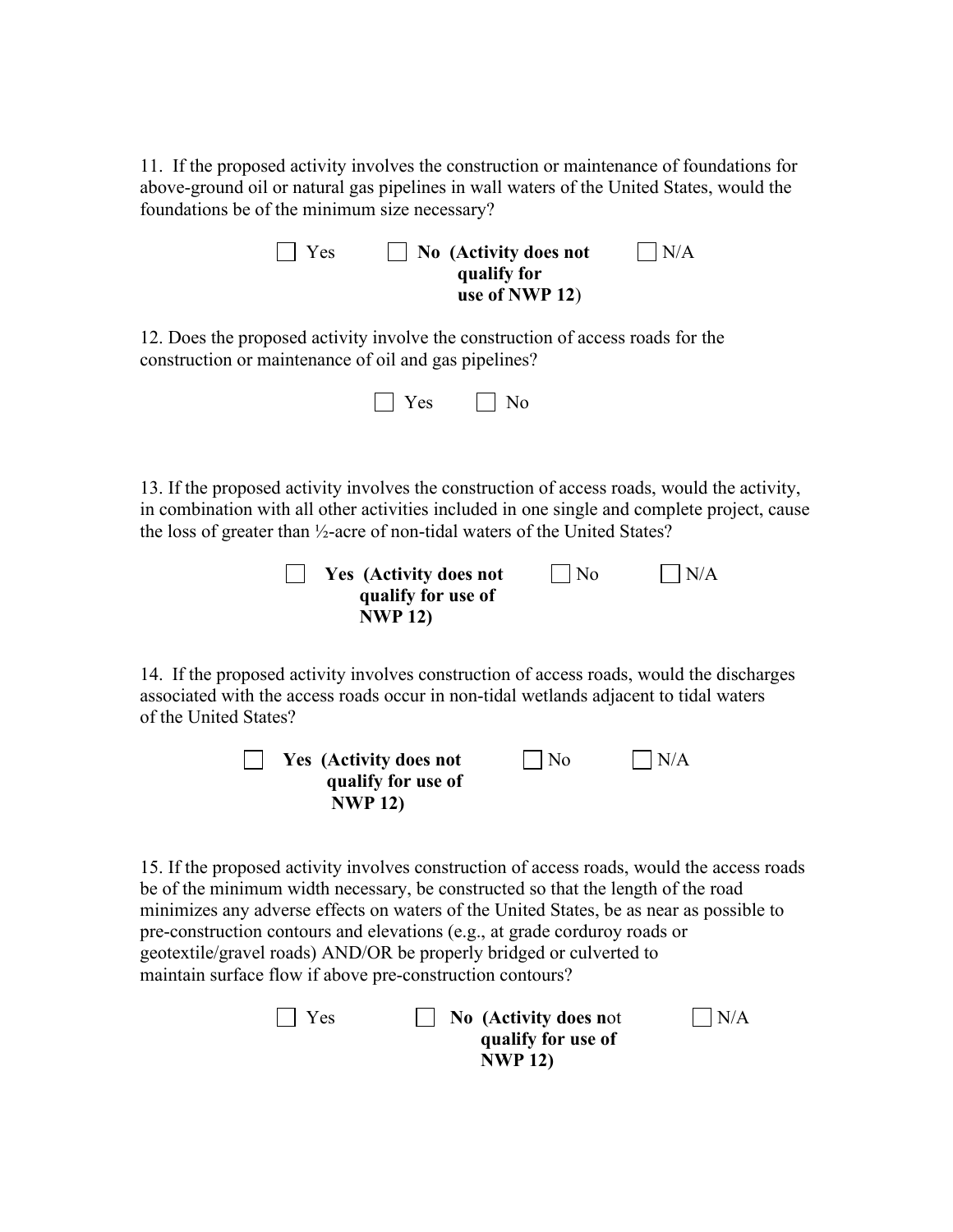16. Would the oil and natural gas pipelines be constructed over section 10 waters and/or would the electric utility lines or telecommunication lines be are routed in or under section 10 waters without a discharge of dredged or fill material?

| Yes (PCN required,<br>a section 10<br>permit is required)                                                                                                                                                                                                                                                                                                                                                                               | No                                                            | N/A |
|-----------------------------------------------------------------------------------------------------------------------------------------------------------------------------------------------------------------------------------------------------------------------------------------------------------------------------------------------------------------------------------------------------------------------------------------|---------------------------------------------------------------|-----|
| 17. Does the proposed activity include the construction/installation of temporary<br>structure, fills, and work necessary for remediation of inadvertent returns of drilling<br>fluids to waters of the United States through sub-soil fissures or fractures that might<br>occur during horizontal directional drilling activities conducted for the purposes of<br>installing or replacing oil or natural gas pipelines?               |                                                               |     |
| Yes<br>No                                                                                                                                                                                                                                                                                                                                                                                                                               | N/A                                                           |     |
| 18. If remediation activities are necessary, would the remediation activities be done as<br>soon as practicable to restore the affected waterbody?<br>Yes<br>No (may result in<br>non-compliance of<br><b>NWP 12)</b>                                                                                                                                                                                                                   | N/A                                                           |     |
| 19. If the proposed activities involve temporary structures, fills, and/or work,<br>including the use of temporary mats, would appropriate measures be taken to maintain<br>normal downstream flows and minimize flooding to the maximum extent practicable,<br>when temporary structures, work, and discharges, including cofferdams, are necessary for<br>construction activities, access fills, or dewatering of construction sites? |                                                               |     |
| Yes                                                                                                                                                                                                                                                                                                                                                                                                                                     | No (Activity does not<br>qualify for use of<br><b>NWP 12)</b> | N/A |
| 20. If the proposed activities involve temporary fills, would the temporary fills consist<br>of materials AND be placed in a manner that will not be eroded by expected high flows?                                                                                                                                                                                                                                                     |                                                               |     |
| Yes                                                                                                                                                                                                                                                                                                                                                                                                                                     | No (Activity does not<br>qualify for use of                   | N/A |

 **NWP 12)**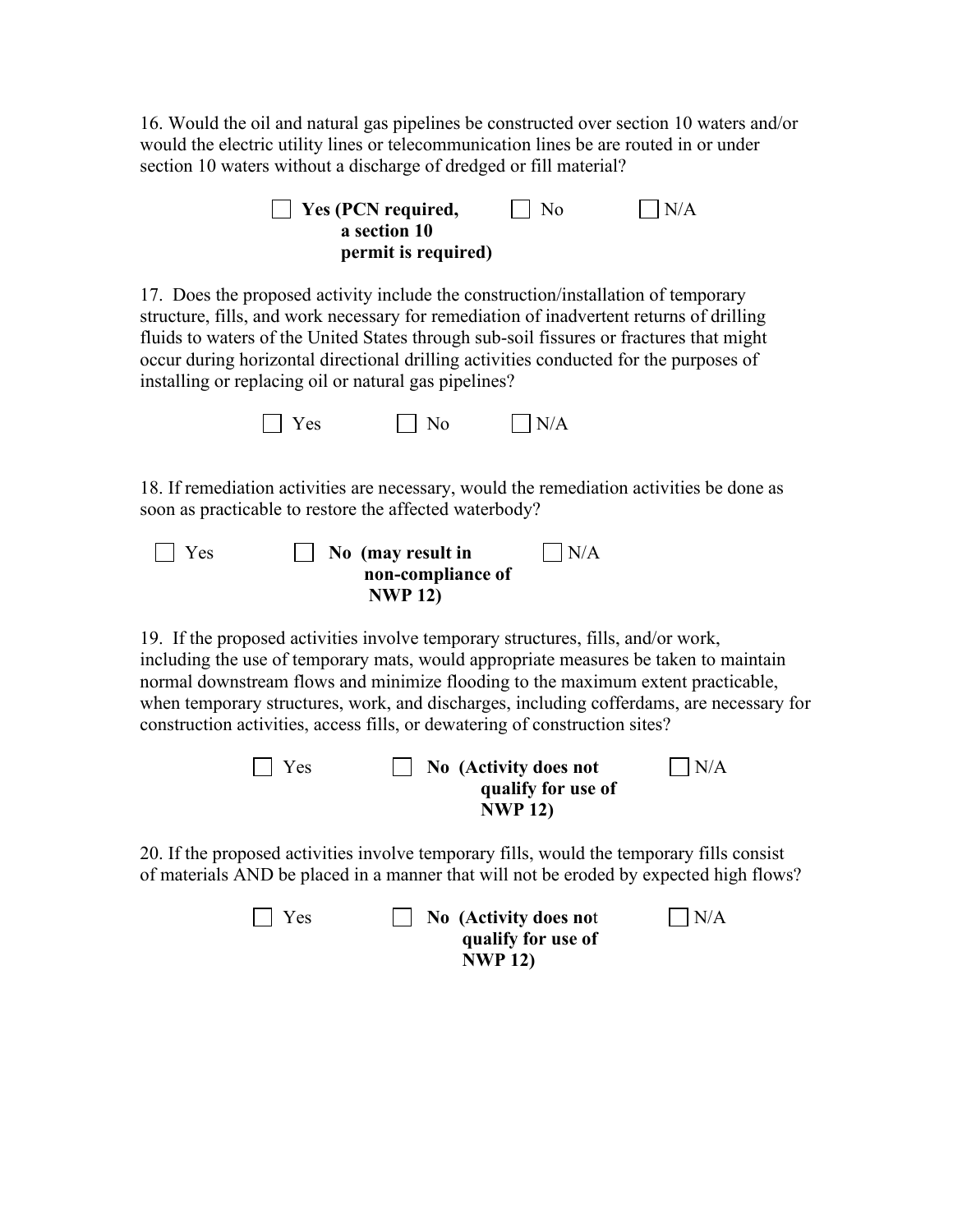21. If the proposed activity involves temporary structures, fills, and/or work, including the use of temporary mats, would the temporary structures, fills, and/or work including the use of temporary mats, be removed in their entirety, the affected areas returned to pre-construction elevations, AND the affected areas revegetated as appropriate?

| No (Activity does not<br>N/A<br>Yes<br>qualify for use of<br><b>NWP 12)</b>                                                                                                                                                                                                                                                                                                            |
|----------------------------------------------------------------------------------------------------------------------------------------------------------------------------------------------------------------------------------------------------------------------------------------------------------------------------------------------------------------------------------------|
| 22. Does the proposed activity require a section 10 permit? (PCN requirement 1)                                                                                                                                                                                                                                                                                                        |
| <b>Yes (PCN required)</b><br>No                                                                                                                                                                                                                                                                                                                                                        |
| 23. If the proposed activity includes a discharge, would the discharge<br>result in a loss of greater than 1/10-acre of waters of the United States? (PCN<br>requirement 2)                                                                                                                                                                                                            |
| $\blacksquare$ Yes (PCN required) $\blacksquare$ No<br>$\vert$ $\vert$ N/A                                                                                                                                                                                                                                                                                                             |
| 24. Is the proposed oil or natural gas pipeline activity associated with an overall project<br>that is greater than 250 miles in length AND the project purpose is to install a new<br>pipeline (vs. conduct repair or maintenance activities) along the majority of the distance<br>if the overall project length? (PCN requirement 3)                                                |
| $\vert$ Yes (PCN required)<br>No                                                                                                                                                                                                                                                                                                                                                       |
| 25. If the proposed oil or gas pipeline is greater than 250 miles in length, does the PCN<br>include the locations and proposed impacts (in acres or other appropriate unit of measure)<br>for all crossings of waters of the United States that require DA authorization, including<br>those crossings authorized by an NWP would not otherwise require a PCN? (PCN<br>requirement 3) |
| Yes<br>$\Box$ No (Incomplete PCN)<br>N/A                                                                                                                                                                                                                                                                                                                                               |
| 26. If the oil or natural gas pipeline be constructed, installed, or maintained in<br>navigable waters of the United States within the coastal United States, would a copy of<br>the NWP verification letter be sent to NOAA, NOS by the Corps? (Note 1 in NWP 12)                                                                                                                     |
| <b>Yes (Corps PM will</b><br>N/A                                                                                                                                                                                                                                                                                                                                                       |

 **send a copy of the NWP verification to NOAA NOS for charting)**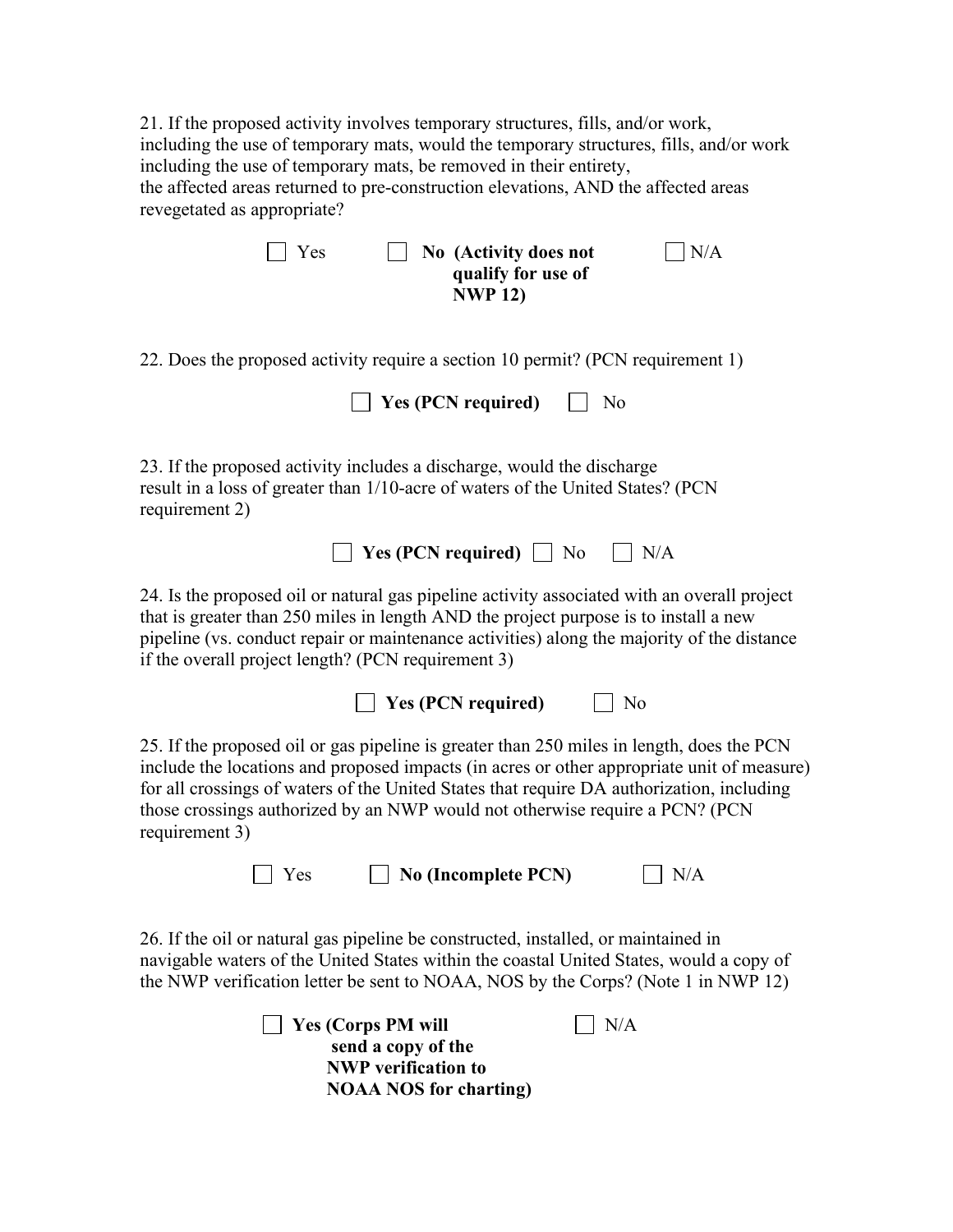27. Does the oil or natural gas pipeline activities cross a single waterbody more than one time at separate and distant locations, or multiple water bodies at separate and distant locations? (Note 2 in NWP 12)

| $\vert$ Yes (Each crossing is<br>$\mathbf{I}$   No | $\vert$   N/A |
|----------------------------------------------------|---------------|
| <b>Considered a single</b>                         |               |
| and complete project                               |               |
| for purposes of the NWP                            |               |
| authorization)                                     |               |

28. Does the proposed activity comply with 33 CFR 330.6(d) which states the following:

*Combining nationwide permits with individual permits. Subject to the following qualifications, portions of a larger project may proceed under the authority of the NWPs while the DE evaluates an individual permit application for other portions of the same project, but only if the portions of the project qualifying for NWP authorization would have independent utility and are able to function or meet their purpose independent of the total project. When the functioning or usefulness of a portion of the total project qualifying for an NWP is dependent on the remainder of the project, such that its construction and use would not be fully justified even if the Corps were to deny the individual permit, the NWP does not apply and all portions of the project must be evaluated as part of the individual permit process.* 

*(1) When a portion of a larger project is authorized to proceed under an NWP, it is with the understanding that its construction will in no way prejudice the decision on the individual permit for the rest of the project. Furthermore, the individual permit documentation must include an analysis of the impacts of the entire project, including related activities authorized by NWP.* 

*(2) NWPs do not apply, even if a portion of the project is not dependent on the rest of the project, when any portion of the project is subject to an enforcement action by the Corps or EPA.* 

33 CFR 330.6(d) can be viewed at

<https://www.ecfr.gov/current/title-33/chapter-II/part-330/section-330.6> (Note 2 in NWP 12)

 **Yes (NWP 12 can be used. Oil or natural gas No (Activity does not projects must comply With 33 CFR 330.6(d)) qualify for use of** 

 **NWP 12)** 

**N/A**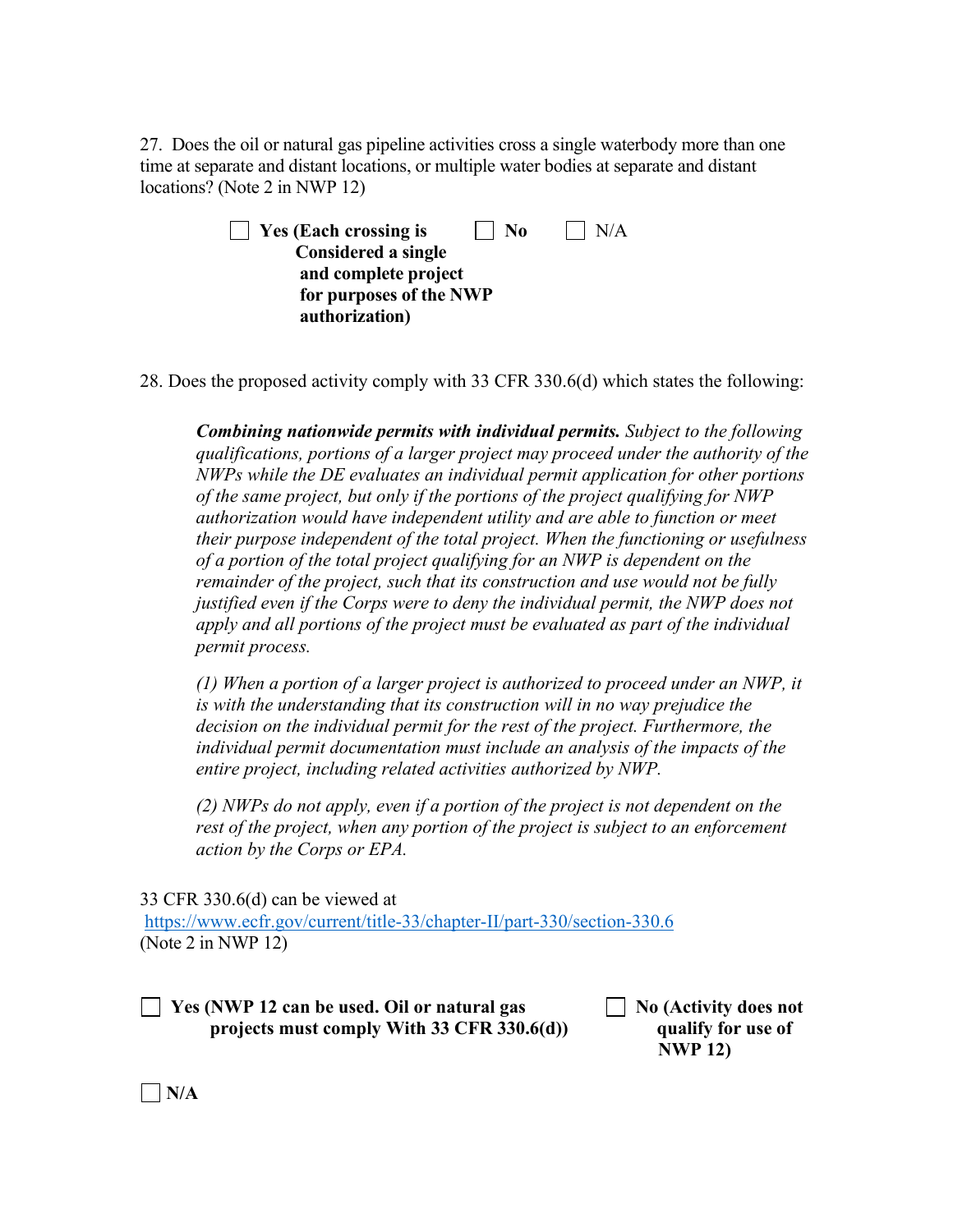29. If the proposed activity includes access roads used for both construction and maintenance, would the access roads meet the terms and conditions of this NWP? (Note 3 in NWP 12)

| N/A<br>Yes<br>No (Activity does not<br>qualify for use of<br><b>NWP 12)</b>                                                                                                                                                                                                                                 |  |  |
|-------------------------------------------------------------------------------------------------------------------------------------------------------------------------------------------------------------------------------------------------------------------------------------------------------------|--|--|
| 30. If the proposed activity includes access roads used solely for the construction of the<br>oil or natural gas pipeline, would the access road be removed upon completion of the<br>work AND in accordance with the requirements for temporary fills? (Note 3 in NWP 12)                                  |  |  |
| $\big  N/A$<br>Yes<br>No (Activity does not<br>qualify for use of<br><b>NWP 12)</b>                                                                                                                                                                                                                         |  |  |
| 31. Will the proposed activity involve pipes or pipelines used to transport gaseous, liquid,<br>liquescent, or slurry substances over navigable waters of the United States? (Note 4 in NWP<br>12)                                                                                                          |  |  |
| No<br>N/A<br>Yes (These activities are<br>considered bridges<br>and may require a permit<br>from the USCG)                                                                                                                                                                                                  |  |  |
| 32. If the proposed activity involves pipes or pipelines used to transport gaseous, liquid,<br>liquescent, or slurry substances over navigable waters of the United States, will the work<br>also involve a discharge of dredged or fill material into waters of the United States? (Note 4<br>in NWP $12)$ |  |  |
| <b>No (These activities</b><br>Yes (A section 404 permit<br>N/A<br>are considered<br>will be required for<br>the discharge-<br>bridges and may<br>see NWP 15)<br>require a permit<br>from the USCG)                                                                                                         |  |  |
| 33. Does the proposed activity involve oil or natural gas pipeline maintenance and repair<br>activities that do not qualify for the Clean Water Act section 404(f) exemption for                                                                                                                            |  |  |

maintenance of currently serviceable fills or fill structures? (Note 5 in NWP 12)

 $\Box$  Yes  $\Box$  No